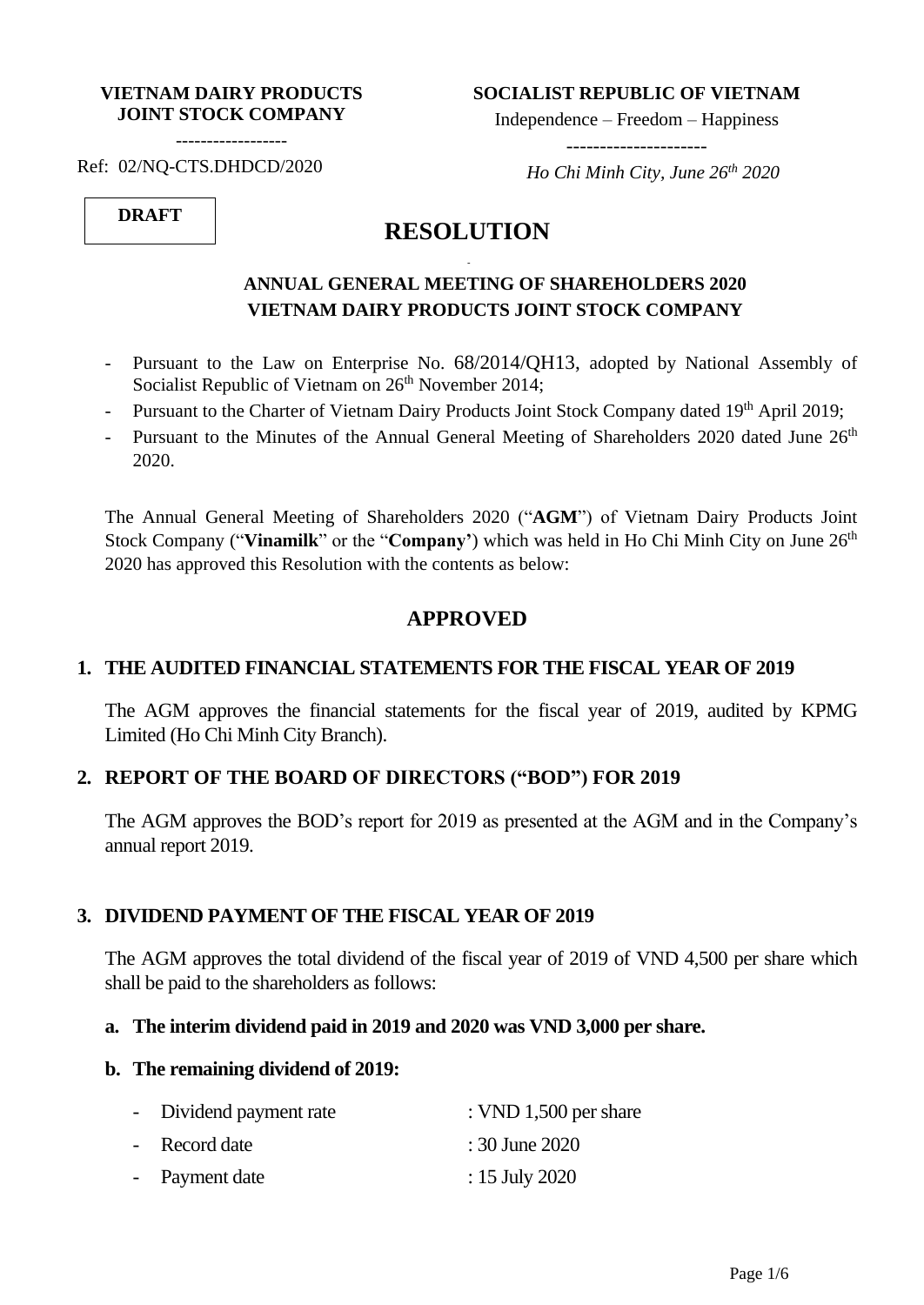## **4. PLAN OF REVENUE AND PROFIT FOR 2020 (CONSOLIDATED)**

The AGM approves the consolidated revenue and profit plan for 2020 under the Vietnamese Accounting Standards as below:

|                      |                         | Growth        |                |               |
|----------------------|-------------------------|---------------|----------------|---------------|
| (Unit: Billion)      | <b>Plan for</b><br>2020 | <b>Actual</b> | <b>Billion</b> | $\frac{0}{0}$ |
| VND)                 |                         | 2019          | (VND)          |               |
| <b>Total Revenue</b> | 59,600                  | 56,400        | 3,200          | 5.7%          |
| Profit before tax    | 13,000                  | 12,796        | 204            | 1.6%          |
| Profit after tax     | 10,690                  | 10,581        | 109            | 1.0%          |

## **5. DIVIDEND PAYMENT PLAN FOR THE FISCAL YEAR OF 2020**

The AGM approves the dividend payment by cash for 2020 at a minimum of 50% of consolidated net profit. Of which:

- The first interim dividend for 2020:
	- Dividend payment rate : VND2,000 per share
	- Record date : 30 September 2020
	- Payment : 15 October 2020
- The 2nd interim dividend for 2020:
	- Dividend payment rate : VND1,000 per share
	- Record date : 31 December 2020
	- Payment : 26 February 2021
- The remaining dividend for 2020 : to be decided by the 2021 AGM

## **6. ISSUING AND LISTING OF SHARES TO EXISTING SHAREHOLDERS TO INCREASE SHARE-CAPITAL BY OWNERS' EQUITY**

The AGM approves the issuing to and listing of additional shares to its existing shareholders to increase charter capital by owners' equity (bonus shares) with details as follows

- a. Issuing ratio of **1:5**, which means that shareholder holding each five (05) ordinary shares at the record date shall receive one (01) bonus share; the number of bonus shares to be issued bonus shares depends on the number of total outstanding shares at the record date according to the list provided by the Vietnam Depository Center (VSD) – Ho Chi Minh City branch, and shall not exceed 348,275,538 shares;
- b. The record date: 30 September 2020;
- c. Number of bonus shares is rounded down to the unit. Fractional shares (if any) will be cancelled;
- d. Capital source for the issuing comes from undistributed earnings;
- e. Bonus shares can be transferable;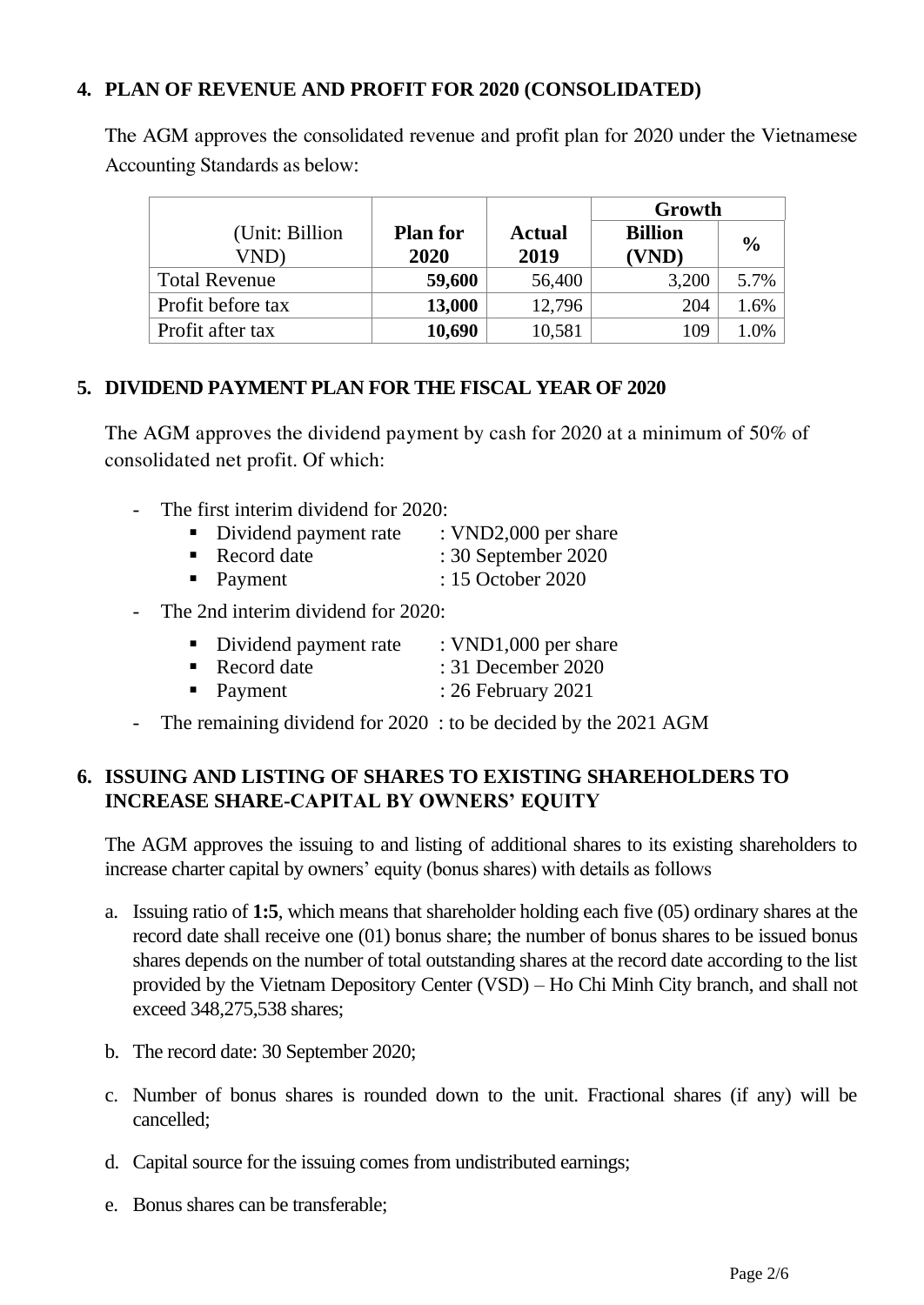- f. The right of receiving bonus shares is non-transferable;
- g. The bonus shares will be listed on Ho Chi Minh Stock Exchange (HOSE);
- h. Authorizing the BOD to decide other contents of the issuing plan (if any), and to complete the necessary procedures of issuing and listing bonus shares on HOSE after receiving the necessary approvals from the State Securities Commission, VSD and HOSE.
- i. Increasing the charter capital of the Company with the increase value equivalent to the total face value of actual bonus shares, which is shown in the issuing result report to be filed to the State Securities Committee upon completion of the issuing; the maximum increase in the charter capital is VND3,482,755,380,000;
- j. Authorizing the BOD to conduct the charter -capital adjustment to the Certificate of Enterprise Registration and to revise the Clause 1, Article 5 of the Company's Charter with Department of Planning and Investment of Ho Chi Minh City after the issuing completes. The execution is no later than December 31, 2021.

## **7. SELECTING INDEPENDENT AUDITOR FOR THE FINANCIAL YEAR OF 2020**

The AGM approves to select KPMG Limited (Ho Chi Minh City Branch) as the Company's Independent Auditor for the fiscal year 2020.

## **8. RENUMERATION OF THE BOD FOR 2020**

The AGM approves the renumeration of the BOD for the fiscal year of 2020 of VND25 billion for the number of 11 BOD members. The BOD's renumeration shall be calculated and paid upon actual number of the BOD members.

### **9. SUPPLEMENTING BUSINESS LINES**

The AGM approves to supplement the Company's business lines as below:

## **i. Registration of the new business lines as follows:**

| Code | <b>Business lines:</b>                                                                                                              |  |
|------|-------------------------------------------------------------------------------------------------------------------------------------|--|
| 1072 | Manufacturing sugar<br>In detail: Manufacturing cane sugar and other types of sugar (not<br>operating at the head office)           |  |
| 5630 | Beverage-serving service<br>In detail: Coffee and beverage shops                                                                    |  |
| 5610 | Mobile food and beverage service activities<br>In detail: Food and beverage service                                                 |  |
| 4773 | Other retail sale of new goods in specialized stores<br>In detail: Retailing bags, boxes, cartons, and other types of<br>packaging. |  |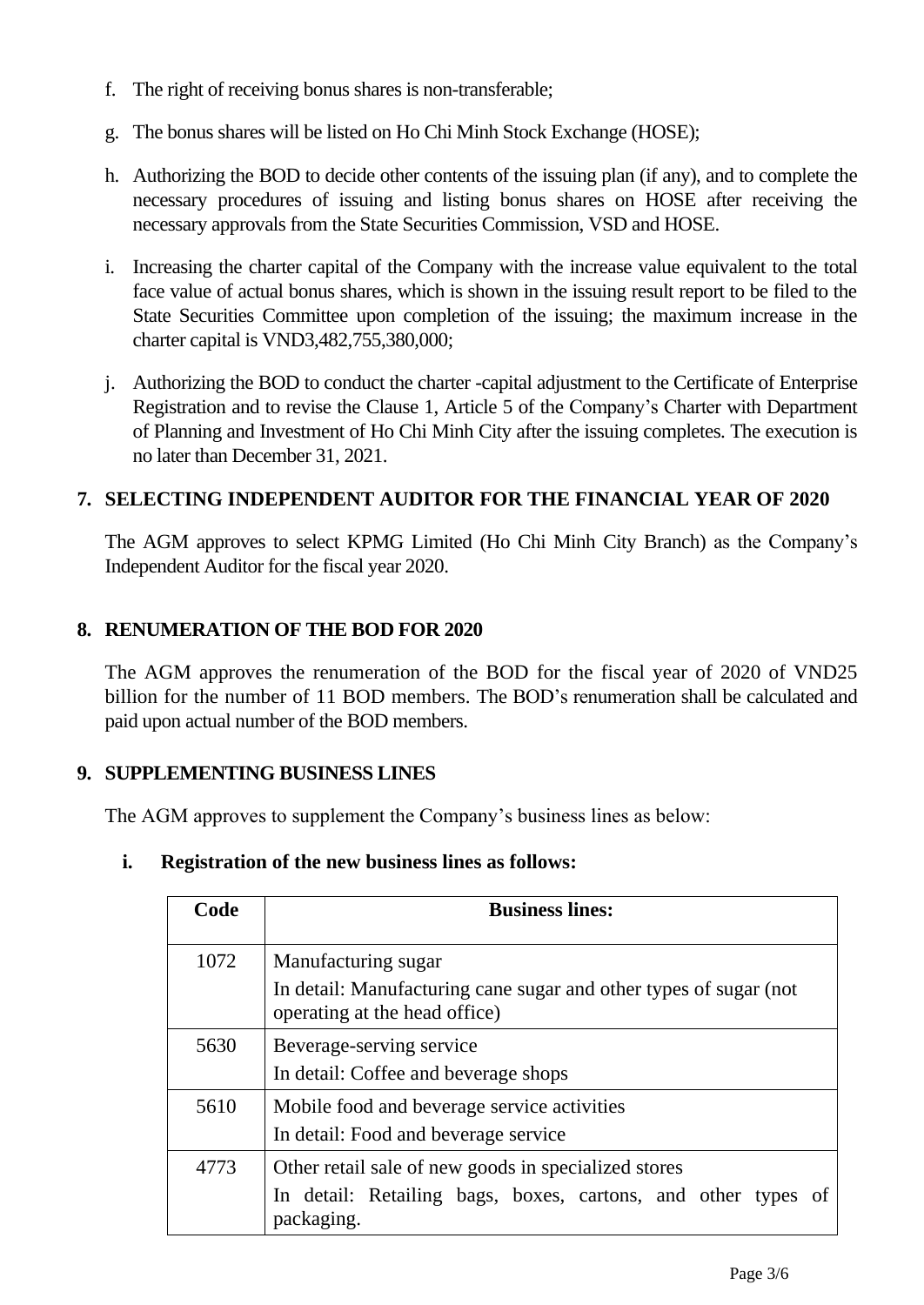| 4791 | Retailing via mail order or internet                                                                                                                                                                                                                     |  |
|------|----------------------------------------------------------------------------------------------------------------------------------------------------------------------------------------------------------------------------------------------------------|--|
|      | In detail: Retailing via internet of bags, boxes, cartons, and other<br>types of packaging.                                                                                                                                                              |  |
| 4620 | Wholesales of agricultural and forestal raw materials (except wood,<br>bamboo, cork) and live animals                                                                                                                                                    |  |
|      | In detail: Wholesales of corn and other grains (except rice), not<br>operating at head office.                                                                                                                                                           |  |
|      | Wholesales of metals and metal ores                                                                                                                                                                                                                      |  |
| 4662 | In detail: Wholesales of copper, lead, aluminum, zinc and other non-<br>ferrous metals in primary forms and semi-finished products: in<br>ingots, sheets, strips, shape in order to manufacture the product<br>packaging (not operating at head office). |  |

## **ii. Supplementation and explanation of the scope of the following business lines** (the bolded words are proposed for the supplementation):

| Code | <b>Name of Business line</b>                                                                                                                                                                                                                                                                                                                                                                                                                                                                                                                                                                                                                                                                                                                                                                                                                                                                                                                                                                                                                                                         |
|------|--------------------------------------------------------------------------------------------------------------------------------------------------------------------------------------------------------------------------------------------------------------------------------------------------------------------------------------------------------------------------------------------------------------------------------------------------------------------------------------------------------------------------------------------------------------------------------------------------------------------------------------------------------------------------------------------------------------------------------------------------------------------------------------------------------------------------------------------------------------------------------------------------------------------------------------------------------------------------------------------------------------------------------------------------------------------------------------|
|      | Wholesale of food                                                                                                                                                                                                                                                                                                                                                                                                                                                                                                                                                                                                                                                                                                                                                                                                                                                                                                                                                                                                                                                                    |
|      | In detail:                                                                                                                                                                                                                                                                                                                                                                                                                                                                                                                                                                                                                                                                                                                                                                                                                                                                                                                                                                                                                                                                           |
| 4632 | Trading cakes, canned milk, powder milk, condensed milk,<br>nutrition powders, other products from milk, and other<br>products processed from grains, powders, starches, and nuts.<br>Wholesale of jams, cakes, candies, chocolates, cacao and<br>other products made of cacao.<br>Sales and purchases of processed food, <b>industrial food</b> (not<br><i>operating at head office</i> ).<br>Sales and purchases of tea and other types of tea, either<br>processed or not processed (not operating at head office).<br>Sales and purchases of roasted-grinded-filtered-dissolved<br>coffee (not operating at head office).<br>Wholesales of sugar.<br>Wholesales of fat and oil of animals and vegetables (not<br><i>operating at head office</i> ).<br>Wholesales of vegetables, tubers, fruits, and products<br>processed from vegetables, tubers, fruits; wholesaling<br>vegetable juices, fruit juices (not operating at head office).<br>Wholesales of meat and meat products; Wholesaling aquatic<br>animals and aquatic animal products (not operating at head<br>office). |
|      | Other specialized wholesales not elsewhere classified.<br>In detail:                                                                                                                                                                                                                                                                                                                                                                                                                                                                                                                                                                                                                                                                                                                                                                                                                                                                                                                                                                                                                 |
| 4669 | Sales and purchases of packages, plastic goods (not operating<br>at head office).                                                                                                                                                                                                                                                                                                                                                                                                                                                                                                                                                                                                                                                                                                                                                                                                                                                                                                                                                                                                    |
|      | Wholesales of raw materials, flavorings, additives, stabilizers,<br>coloring matters, and chemicals used in the food industry                                                                                                                                                                                                                                                                                                                                                                                                                                                                                                                                                                                                                                                                                                                                                                                                                                                                                                                                                        |
|      | (not operating at head office).                                                                                                                                                                                                                                                                                                                                                                                                                                                                                                                                                                                                                                                                                                                                                                                                                                                                                                                                                                                                                                                      |
|      | Wholesales of industrial chemicals: chemical glues, glues,                                                                                                                                                                                                                                                                                                                                                                                                                                                                                                                                                                                                                                                                                                                                                                                                                                                                                                                                                                                                                           |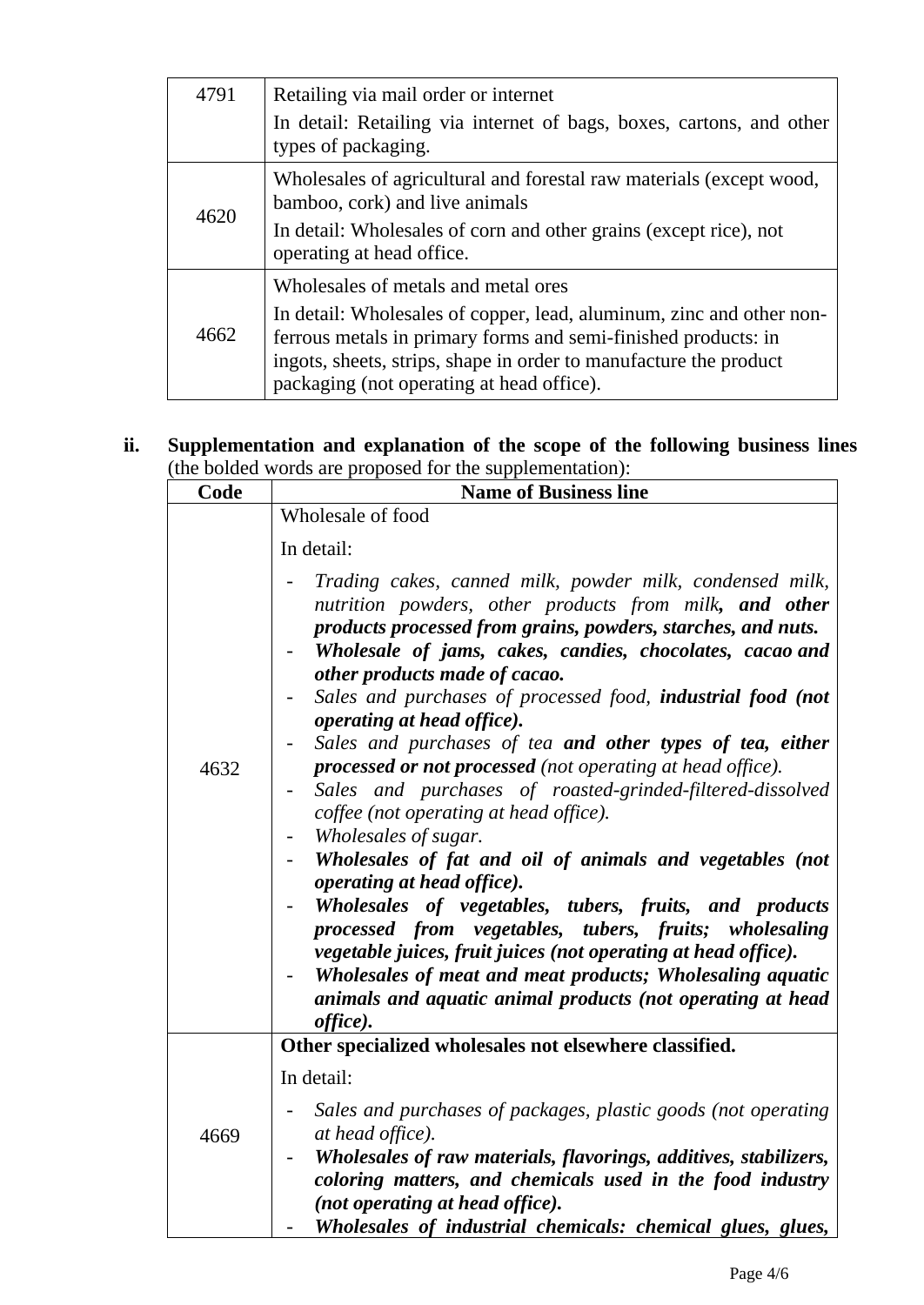| adhesive tapes, printing ink (not operating at head office).                       |
|------------------------------------------------------------------------------------|
|                                                                                    |
| - Wholesales of honey and products processed from honey (not                       |
| operating at head office).                                                         |
| - Wholesales of wooden pallets and plastic pallets of all kinds                    |
| (not operating at head office).                                                    |
| - Wholesales of paper containers and paperboard (not<br>operating at head office). |
| - Other remaining specialized wholesales not elsewhere                             |
|                                                                                    |
| classified (Wholesaling vitamin, yeast, minerals, bird's nest,                     |
| and products processed from bird's nest, not operating at                          |
| <i>head office</i> ).                                                              |

Madam Mai Kieu Lien, the Chief Executive Officer and the legal representative of the company, is responsible for implementing the procedures to amend the business lines with the relevant authorities in accordance with laws & regulations.

### **10. AMENDING THE COMPANY'S CHARTER**

The AGM approves the amendment of the Company's Charter with following contents:

1) Amending Clause 1 Article 3 of the Company's Charter (the **boiled words** are used for the amendment) as follows:

#### *"Article 3. Lines of business, business philosophy and objective of the Company*

*1. Lines of business of the Company shall be: … Wholesaling food (Details: Wholesaling cakes, canned milk, powdered milk, nutrition powder, and other dairy products and other products processed from grains, powders, starches and nuts. Wholesaling jams, cakes, candies, chocolates, cacao and other products made of cacao; Wholesaling in processed food and industrial food; Selling and purchasing drinking tea, other types of tea, either processed or not processed; Selling and purchasing roasted-grinded-filtered-dissolved coffee. Wholesaling sugar; Wholesaling fat and oil of animals and vegetables; Wholesaling vegetables, tubers, fruits and products processed from vegetables, tubers, fruits; Wholesaling vegetable juices, fruit juices; Wholesaling meat and meat products; Wholesaling aquatic animals and aquatic animal products); Wholesaling beverages (Details: Wholesaling soymilk, beverages, alcohol, beer, drinks); … Other specialized wholesales not elsewhere classified (Details: selling and purchasing packages, plastic goods; Wholesaling raw materials, flavorings, additives, stabilizers, coloring matters, and chemicals used in the food industry; Wholesaling industrial chemicals: chemical glues, glues, adhesive tapes, printing ink; Wholesaling honey and products processed from honey; Wholesaling wooden pallets and plastic pallets of all kinds; Wholesaling paper containers and paperboard; Other remaining specialized wholesales not elsewhere classified (Wholesaling vitamin, yeast, minerals, bird's nest and products processed from bird's nest)); Manufacturing sugar (Details: Manufacturing cane sugar and other types of sugar); Beverage serving service (Details: Coffee and beverages shops); Mobile food & beverage service activities (Details: Food and beverage service); Other retailing new goods in specialized stores (Details: Retailing bags, boxes, cartons and other types of packaging); Retailing via mail order or internet (Details: Exercising the right of distribution via the internet for retailing bags, boxes, cartons, and other types of packaging); Wholesaling agricultural and forestal raw materials (except wood, bamboo, cork) and live animals (Details: Wholesaling corn and other grains (except rice)); Wholesaling metals and metal ores (Details: Wholesaling copper, lead, aluminum, zinc and other non-ferrous metals in primary forms and semi-finished products: in ingots, sheets, strips, shape in order to manufacture the product packaging).*"